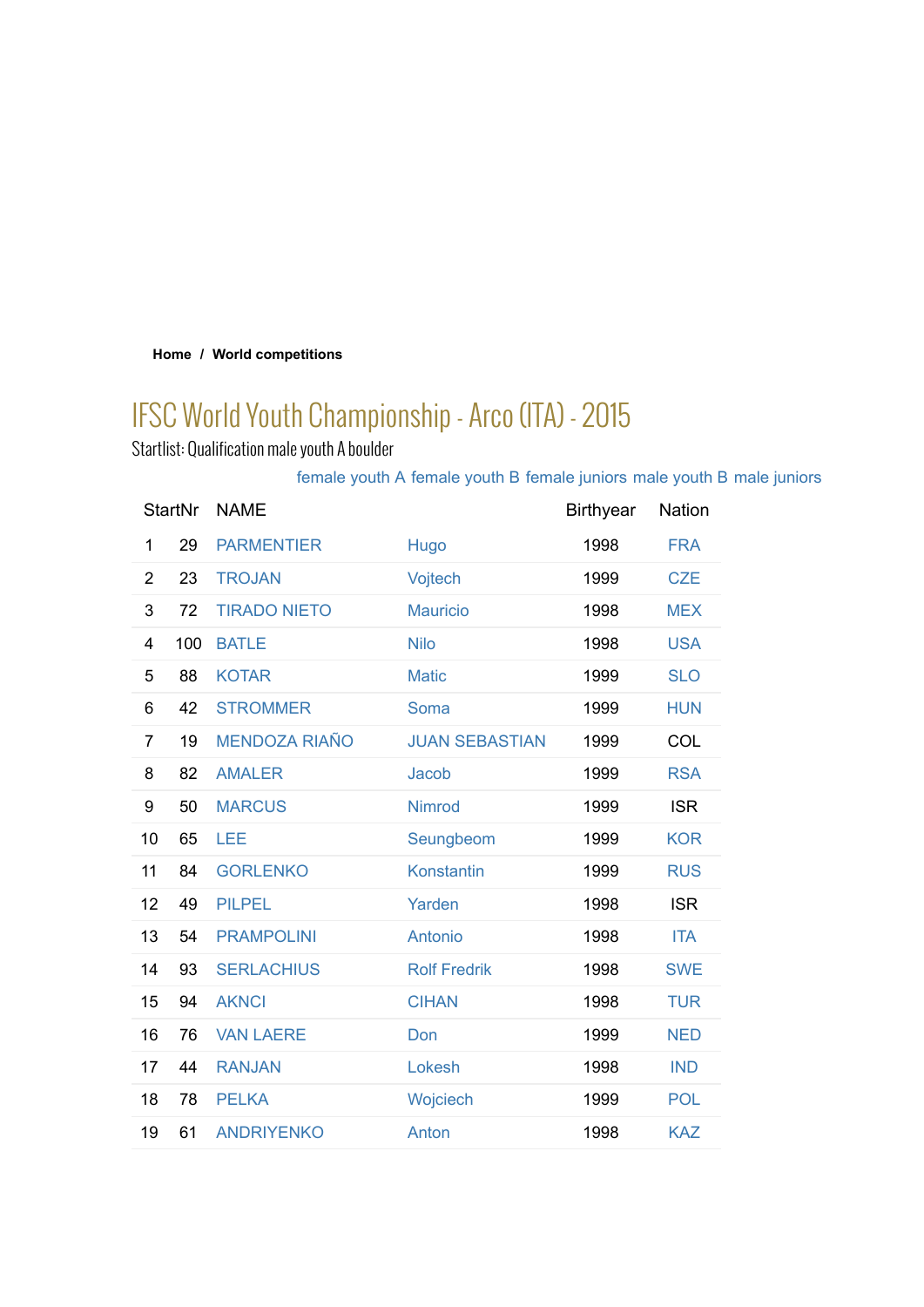| <b>StartNr</b> |                         | <b>NAME</b>             |                    | <b>Birthyear</b> | <b>Nation</b> |
|----------------|-------------------------|-------------------------|--------------------|------------------|---------------|
| 20             | 7                       | <b>HO FOGANHOLO</b>     | Felipe             | 1999             | <b>BRA</b>    |
| 21             | 98                      | <b>LIGHTNER</b>         | Kai                | 1999             | <b>USA</b>    |
| 22             | 15                      | <b>GÜELL FERNANDEZ</b>  | <b>Jose Miguel</b> | 1998             | <b>CHI</b>    |
| 23             | 1                       | <b>ABEL</b>             | <b>Ben</b>         | 1998             | <b>AUS</b>    |
| 24             | 63                      | LEE                     | Minyoung           | 1999             | <b>KOR</b>    |
| 25             | $\overline{\mathbf{4}}$ | <b>HAERTL</b>           | <b>Dominik</b>     | 1999             | <b>AUT</b>    |
| 26             | 87                      | <b>PROSTAKOV</b>        | <b>Stepan</b>      | 1998             | <b>RUS</b>    |
| 27             | 22                      | <b>KONECNY</b>          | Jakub              | 1999             | <b>CZE</b>    |
| 28             | 20                      | <b>FERNANDEZ URBANO</b> | <b>ALEJANDRO</b>   | 1998             | COL           |
| 29             | 85                      | <b>SVIRIDOV</b>         | Anton              | 1998             | <b>RUS</b>    |
| 30             | 73                      | <b>MENDEZ GUZMÁN</b>    | <b>Ernesto</b>     | 1999             | <b>MEX</b>    |
| 31             | 59                      | <b>MYRZABEKOV</b>       | Alimzhan           | 1998             | <b>KAZ</b>    |
| 32             | 96                      | <b>BOZHKO</b>           | Pavlo              | 1999             | <b>UKR</b>    |
| 33             | 21                      | <b>CERNOHOUS</b>        | Zbysek             | 1998             | <b>CZE</b>    |
| 34             | 90                      | <b>SUDAR</b>            | Zan                | 1998             | <b>SLO</b>    |
| 35             | 14                      | <b>VALENZUELA</b>       | juan jose          | 1998             | <b>CHI</b>    |
| 36             | 92                      | <b>LEHMANN</b>          | Sascha             | 1998             | <b>SUI</b>    |
| 37             | 51                      | <b>LEVIN</b>            | Ram                | 1998             | <b>ISR</b>    |
| 38             | 66                      | LEE                     | <b>Sungsu</b>      | 1999             | <b>KOR</b>    |
| 39             | 27                      | <b>AVEZOU</b>           | Leo                | 1999             | <b>FRA</b>    |
| 40             | 52                      | <b>CAPANO</b>           | Enrico             | 1998             | <b>ITA</b>    |
| 41             | 33                      | <b>MABON</b>            | <b>Edward</b>      | 1998             | <b>GBR</b>    |
| 42             | 67                      | <b>OLEGS</b>            | <b>Kozlovs</b>     | 1998             | LAT           |
| 43             | 60                      | <b>KOGAY</b>            | Gleb               | 1998             | <b>KAZ</b>    |
| 44             | 48                      | <b>HOARE</b>            | Sean               | 1998             | <b>IRL</b>    |
| 45             | 69                      | <b>GAIDUK</b>           | Ilja               | 1998             | <b>LTU</b>    |
| 46             | 75                      | <b>BRAND</b>            | <b>Mark</b>        | 1998             | <b>NED</b>    |
| 47             | 28                      | <b>ROUSSEAU</b>         | Mattéo             | 1998             | <b>FRA</b>    |
| 48             | 32                      | <b>MURPHY</b>           | Luke               | 1998             | <b>GBR</b>    |
| 49             | 95                      | <b>LYSENKO</b>          | <b>Dmytro</b>      | 1999             | <b>UKR</b>    |
| 50             | 6                       | <b>CAVIOLA</b>          | Sébastien          | 1999             | <b>BEL</b>    |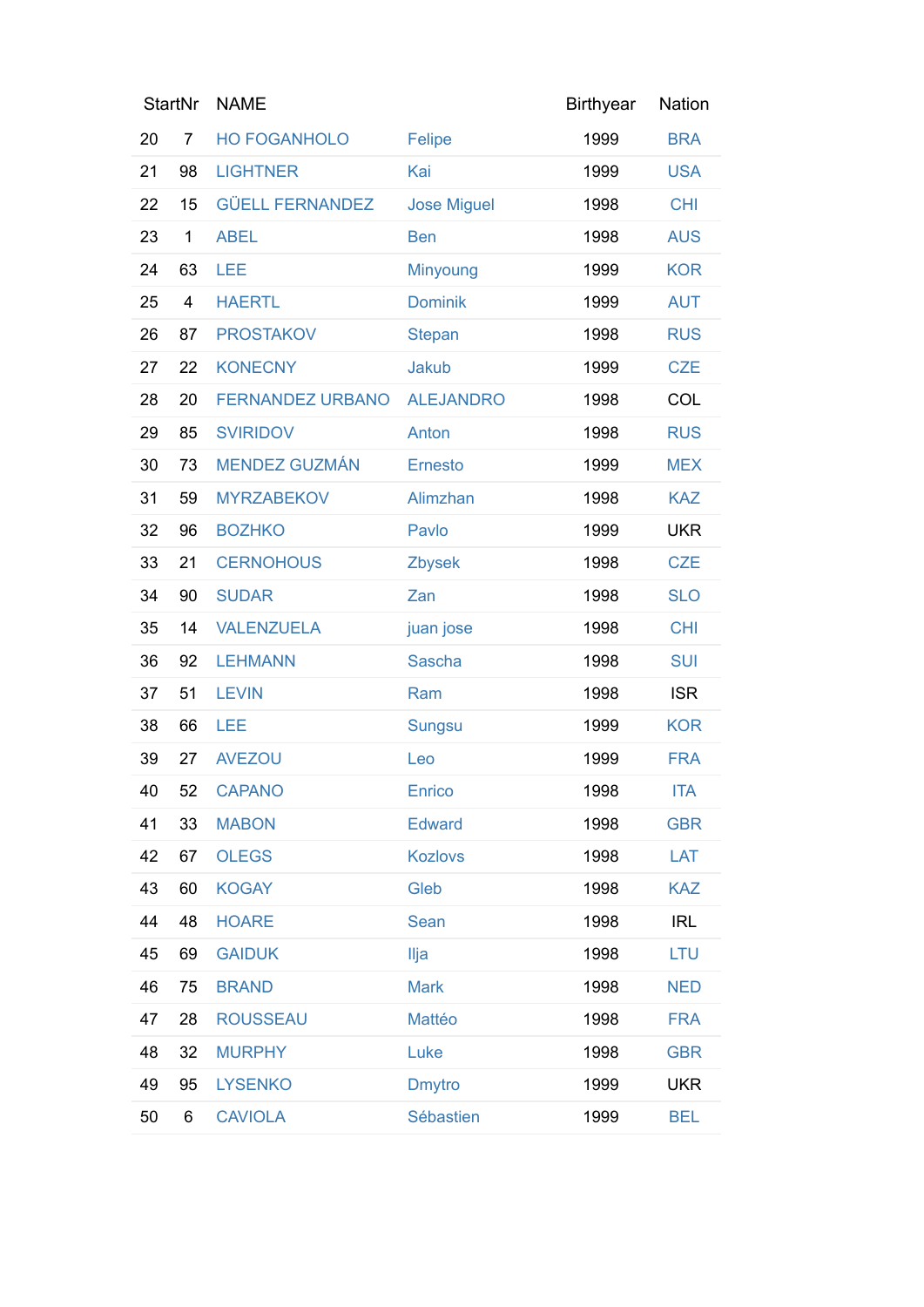| <b>StartNr</b> |    | <b>NAME</b>              |                         | <b>Birthyear</b> | Nation     |
|----------------|----|--------------------------|-------------------------|------------------|------------|
| 51             | 55 | <b>BENDAZZOLI</b>        | Giorgio                 | 1999             | <b>ITA</b> |
| 52             | 91 | <b>OMETZ</b>             | <b>Baptiste</b>         | 1998             | <b>SUI</b> |
| 53             | 79 | <b>PECIKIEWICZ</b>       | <b>Szymon</b>           | 1998             | <b>POL</b> |
| 54             | 38 | <b>VALSAMIDIS</b>        | <b>Matthaios</b>        | 1999             | <b>GRE</b> |
| 55             | 17 | <b>PANG</b>              | <b>Runlin</b>           | 1998             | <b>CHN</b> |
| 56             | 89 | <b>DVORSEK</b>           | <b>Nejc</b>             | 1998             | <b>SLO</b> |
| 57             | 71 | <b>VENEGAS MEDINA</b>    | <b>José Emilio</b>      | 1998             | <b>MEX</b> |
| 58             | 30 | <b>NICOULEAU BOURLES</b> | <b>Jules</b>            | 1998             | <b>FRA</b> |
| 59             | 45 | <b>GAIKWAD</b>           | <b>Akash Sanjay</b>     | 1998             | <b>IND</b> |
| 60             | 11 | <b>MURDOCH</b>           | <b>Kyle</b>             | 1998             | <b>CAN</b> |
| 61             | 53 | <b>TENTORI</b>           | <b>Simone</b>           | 1998             | <b>ITA</b> |
| 62             | 12 | <b>SAFFERY</b>           | <b>Dylan</b>            | 1999             | CAN        |
| 63             | 43 | <b>ARYA</b>              | <b>Reza</b>             | 1999             | <b>INA</b> |
| 64             | 8  | <b>ALTANCHEV</b>         | <b>Hristo</b>           | 1998             | <b>BUL</b> |
| 65             | 31 | <b>ROBERTS</b>           | Aidan                   | 1998             | <b>GBR</b> |
| 66             | 13 | <b>YAMAMOTO</b>          | Simon                   | 1998             | <b>CAN</b> |
| 67             | 9  | <b>UCHIDA</b>            | Lucas                   | 1998             | <b>CAN</b> |
| 68             | 83 | <b>POBE</b>              | Katleho                 | 1998             | <b>RSA</b> |
| 69             | 35 | <b>MARSCHNER</b>         | Kim                     | 1998             | <b>GER</b> |
| 70             | 80 | <b>SIEMIANOWSKI</b>      | Jan                     | 1998             | <b>POL</b> |
| 71             | 58 | <b>HARADA</b>            | Kai                     | 1999             | <b>JPN</b> |
| 72             | 34 | <b>OBERDORFER</b>        | Anselm                  | 1998             | <b>GER</b> |
| 73             | 18 | <b>CAMACHO</b>           | Julian                  | 1999             | COL        |
| 74             | 10 | <b>JONES</b>             | Hayden                  | 1999             | <b>CAN</b> |
| 75             | 41 | <b>STARK</b>             | <b>Dénes</b>            | 1998             | <b>HUN</b> |
| 76             | 64 | <b>KIM</b>               | Seunghyun               | 1999             | <b>KOR</b> |
| 77             | 16 | <b>IÑIGUEZ</b>           | Pedro                   | 1999             | <b>CHI</b> |
| 78             | 74 | <b>ANGELES ANDRADE</b>   | <b>Alejandro Demian</b> | 1999             | <b>MEX</b> |
| 79             | 57 | <b>OGATA</b>             | Yoshiyuki               | 1998             | <b>JPN</b> |
| 80             | 24 | <b>VALENCIA</b>          | Danny                   | 1998             | ECU        |
| 81             | 97 | <b>HANNA</b>             | <b>Benjamin</b>         | 1998             | <b>USA</b> |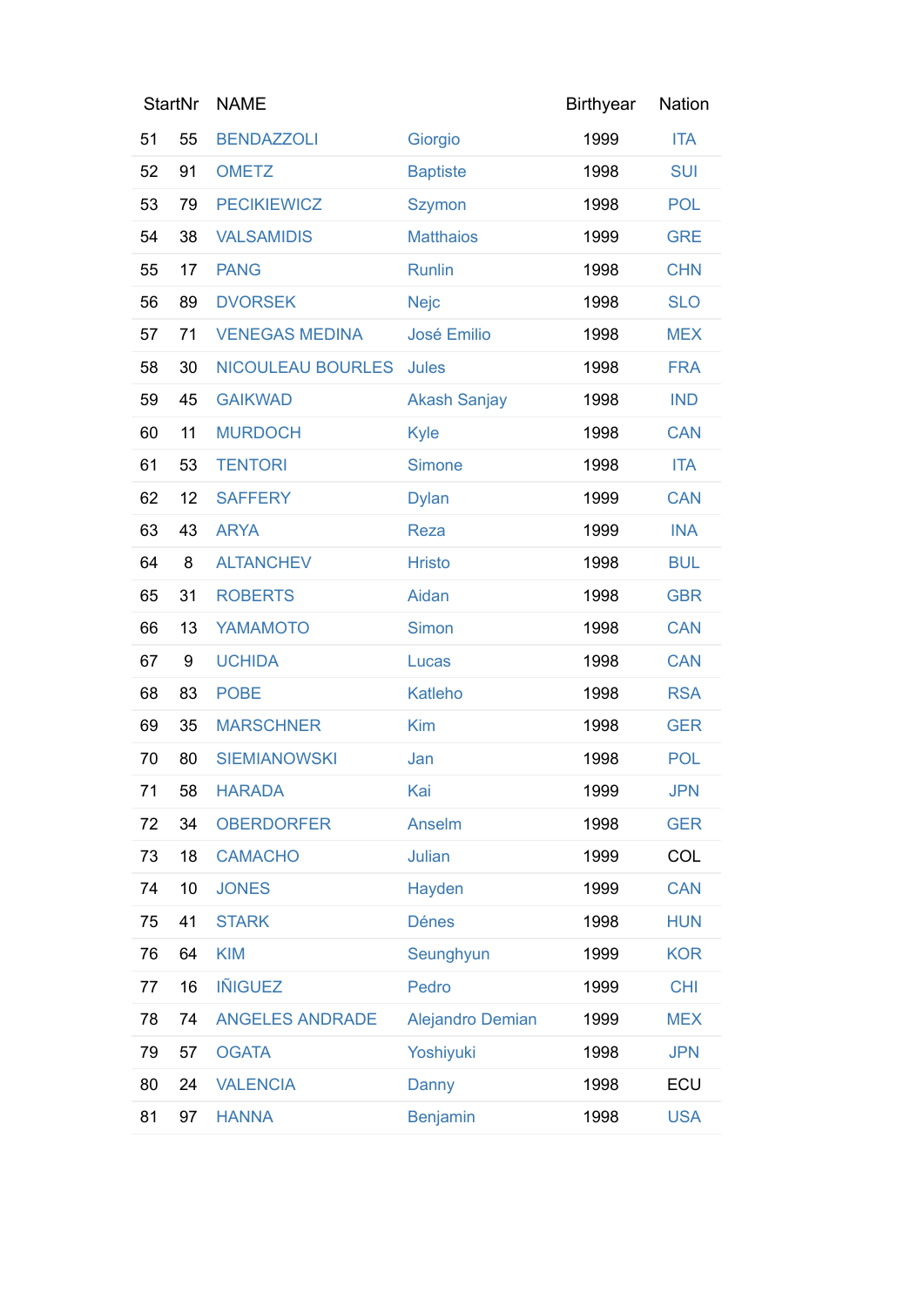| <b>StartNr</b> |                | <b>NAME</b>       |                  | <b>Birthyear</b> | <b>Nation</b> |
|----------------|----------------|-------------------|------------------|------------------|---------------|
| 82             | 3              | <b>KLINGLER</b>   | Florian          | 1998             | <b>AUT</b>    |
| 83             | 36             | <b>PRINZ</b>      | Max              | 1999             | <b>GER</b>    |
| 84             | 70             | <b>KOZLIUK</b>    | <b>Semion</b>    | 1998             | <b>LTU</b>    |
| 85             | 5              | <b>ANSION</b>     | Arnaud           | 1998             | <b>BEL</b>    |
| 86             | 86             | <b>SHEVCHENKO</b> | <b>Vladislav</b> | 1998             | <b>RUS</b>    |
| 87             | 25             | <b>GRANJA</b>     | Carlos           | 1999             | ECU           |
| 88             | 68             | <b>YAMCHUK</b>    | <b>Danila</b>    | 1999             | LAT           |
| 89             | 77             | <b>BØE</b>        | <b>Leo Ketil</b> | 1999             | <b>NOR</b>    |
| 90             | $\overline{2}$ | <b>POSCH</b>      | Jan-Luca         | 1998             | <b>AUT</b>    |
| 91             | 40             | <b>MORALES</b>    | Erick            | 1999             | <b>GUA</b>    |
| 92             | 99             | <b>RABOUTOU</b>   | Shawn            | 1998             | <b>USA</b>    |
| 93             | 56             | <b>TOYOTA</b>     | <b>MASAFUMI</b>  | 1998             | <b>JPN</b>    |
| 94             | 68             | <b>SAHIN</b>      | <b>SARP</b>      | 1999             | <b>TUR</b>    |
|                |                |                   |                  |                  |               |

#### **ANTI-DOPING**

- World Anti-Doping-Agency
- Therapeutic Use Exemption

#### **SPORT**

- Event Calendar
- Results & Ranking
- Rules Last Updates
- Application Calendar
- Sport Contact

- Members news
- Structure
- Our Values
- IFSC Contacts

#### **IFSC IFSC** PARTMERS



### PARTMERSHIPS

- IFSC Partners
- Opportunities
- Marketing Campaigns
- Partnerships Contact

#### MEDIA

- Media Accreditations
- Photo Gallery
- Video Gallery
- Media Contact